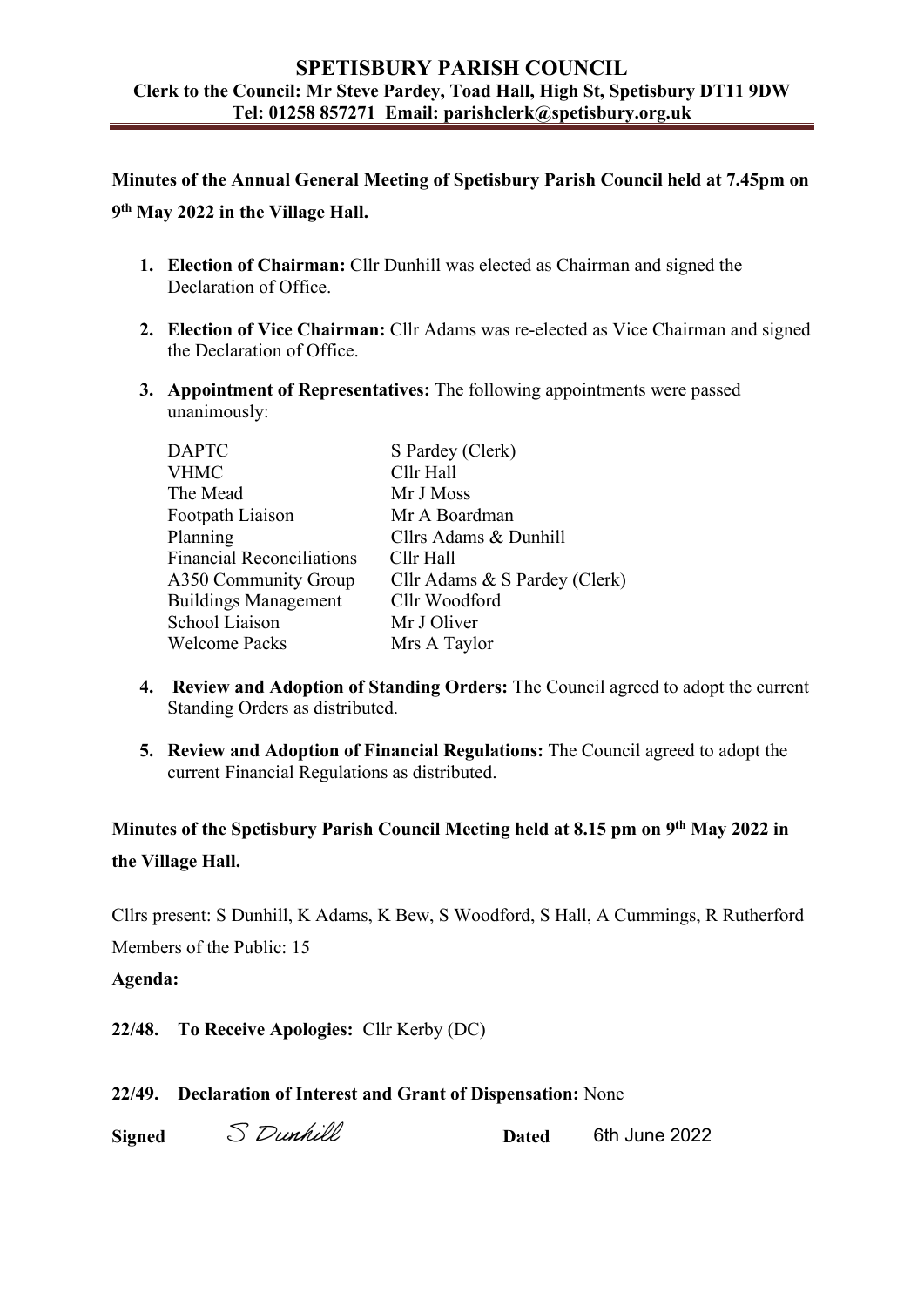## **22/50. Open Forum:**

 Road Safety Issues – Further concerns were raised regarding incidents at the Church/School and bad driving in general, particularly at the School during pick up and drop off. Further consideration will be given to appointing an independent Road Safety Consultant to report to the Parish Council.

 Footpaths and Rights of Way – Particular concern was raised regarding the footpath across the Old Mill garden and surrounding areas. The new Rights of Way officer will be asked to contact Dorset Council Rangers and arrange a meeting.

 Dog Waste Bin – the bin at the School is broken and has been reported. Dorset Waste Partnership have confirmed that the new bin at the Station is now in place and the old one moved to Louse Lane end of the Trailway. There is a query as to whether this has taken place.

## **Items for Decision:**

**22/51. Minutes of the Meeting Monday 4th April 2022 were agreed and signed by Cllr Dunhill.** Proposed Cllr Rutherford, seconded Cllr Woodford**.** 

# **22/52. Audit 2022.**

- a) Approval of Annual Governance and Accounting Statements These were approved, proposed Cllr Bew, seconded Cllr Hall.
- b) Approval of Annual Balance Sheet Approved. Proposed Cllr Cummings, seconded Cllr Hall.
- c) Approval of Annual Receipts and Payments Reconciliation Approved. Proposed Cllr Hall, seconded Cllr Bew.
- d) Reappointment of Stour Bookkeeping Services as Internal Auditor agreed. Proposed Cllr Cummings, seconded Cllr Hall.

**22/53. Renewal of Council Insurance:** The clerk advised that the current brokers are no longer carrying out Council Insurance. A new broker, BHIB, has been engaged and details of the cover and premium were advised. It was agreed to accept this on a 3 year fixed term. Proposed Cllr Rutherford, seconded Cllr Bew.

**Signed**  $\sum$  *Dunhill* **Dated** 6th June 2022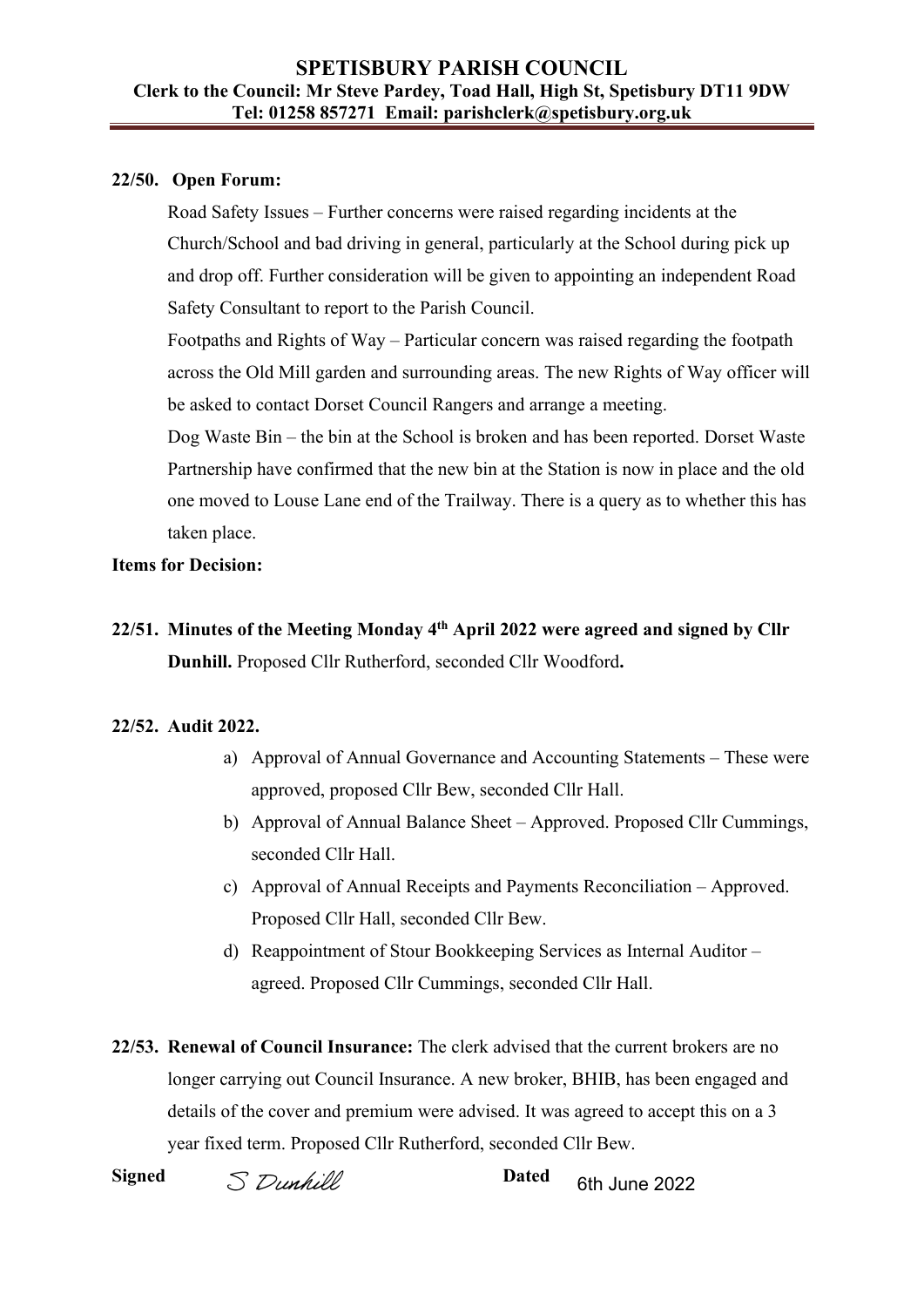- **22/54. Spetisbury Station Project consider requests for additional funding:** Dean Cockwell, retiring Project Manager, advised that the Project team had disbanded although there are still some volunteers who will continue working. It was agreed that the funds held by the Project will transfer to the Parish Council and be ringfenced in the accounts. Mrs Frances Aspinall will be the point of contact. Clerk to ensure that our insurance will cover the volunteers.
- **22/55. To consider Planning Application P/HOU/2022/01988 Oakdale, High Street: Erect Extension to Porch, install dormer windows and convert roof space into bedroom:** Cllr Dunhill advised that he had heard nothing from the immediate neighbours and it was agreed that there were no grounds for objection. Approved, proposed Cllr Rutherford, seconded Cllr Woodford.
- **22/56. Review and Adoption of Risk Management Policy:** The clerk advised that, apart from changes to the insurance company and increased amounts of cover, no further changes were necessary. Approved. Proposed Cllr Cummings, seconded Cllr Bew.
- **22/57. Further Road Safety Issues:** These were dealt with during the Open Forum.

#### **22/58. Set Donations for 2022/23:** The following donations were agreed:

| Spetisbury PCC                             | £900 |
|--------------------------------------------|------|
| <b>SODS</b>                                | £150 |
| <b>Blandford Town Council</b><br>(toilets) | £50  |
| Air Ambulance                              | £200 |
| <b>RBL Poppy Appeal</b>                    | £100 |
| <b>Blandford Leisure Centre</b>            | £100 |
| Village Fireworks                          | £200 |
| Citizens Advice                            | £250 |
| Table Tennis – considered as<br>requested  |      |

**Signed** S Dunhill **S** Dunhill **Dated** 6th June 2022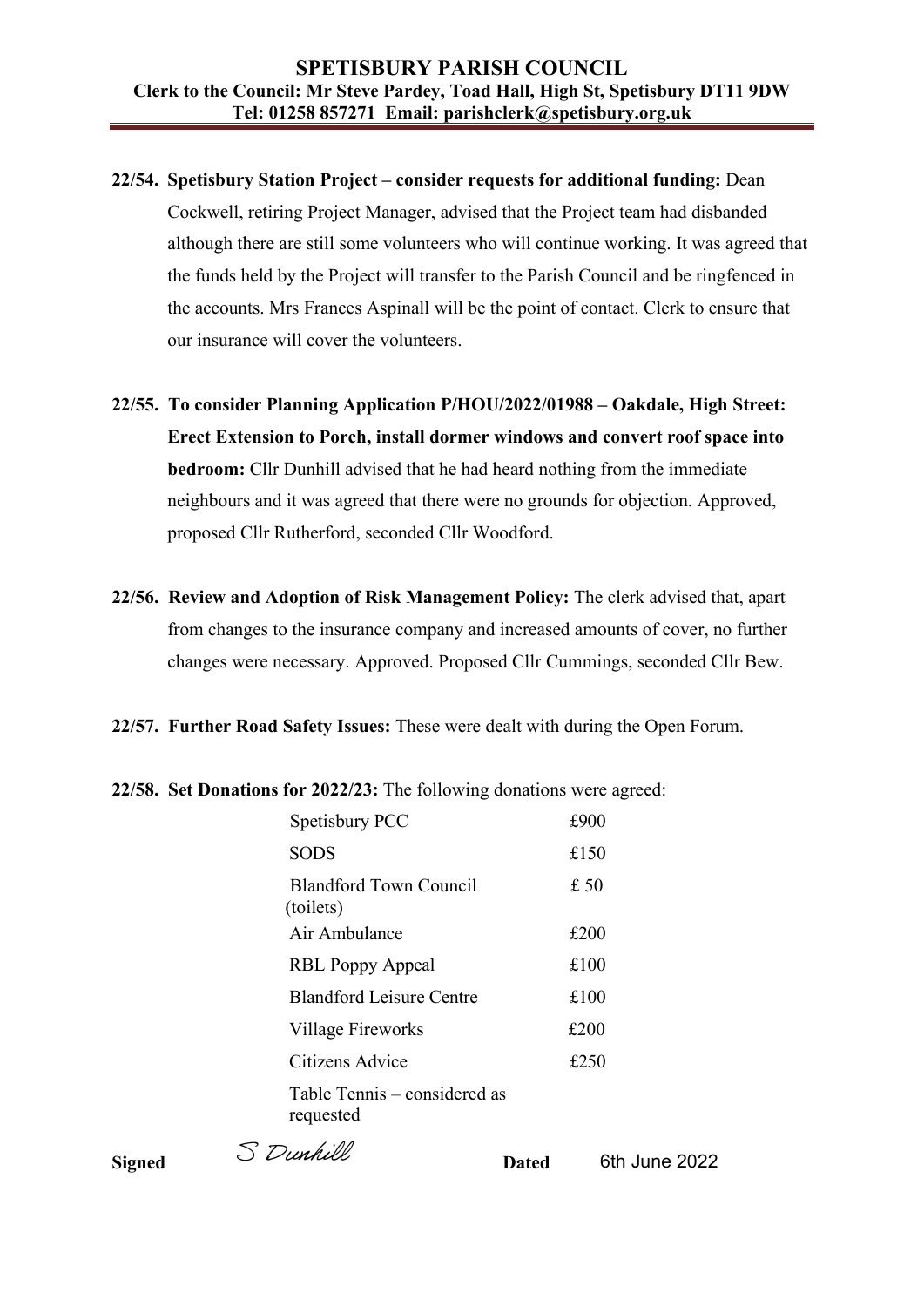A further donation request was made by Cllr Adams. This will be considered at the next meeting.

- **22/59. Queen's Platinum Jubilee:** Cllr Cummings gave an update. A further meeting with Charlton Marshall is due on  $10<sup>th</sup>$  May. Publicity will be finalised and he requested volunteers to act as marshalls etc.
- **22.60. To Approve Financial Statement and list of payments and sign the same:** A copy of the accounting statement for April was displayed to Councillors and proposed by Cllr Bew, seconded by Cllr Cummings, signed by Cllr Dunhill.

## **22/61. Correspondence and Clerk's report:**

A list of emails circulated to Councillors was displayed.

 Tenanted Properties – detailed income & expenditure will be discussed at the June Meeting.

SID Damage – the Speed Indicator Device at Clapcotts Farm was vandalised by the power cable being cut. Highways repaired this the next day after it was reported and the clerk has thanked them for this prompt response. If any resident sees anyone interfering with the SID and not wearing a Hi-Vis jacket at either location, they should call the Police on 101.

Planning – Land next to the Church – still awaiting decision.

South Farm Solar Park – an application was sent for information that the number of inverters required is now reduced. This is a non-material amendment and therefore does not require discussion.

Content of Minutes – the clerk read out the section on this from the Local Council Administration guidelines.

**Signed**  $\lesssim$  *Dunhill* **Dated** 6th June 2022